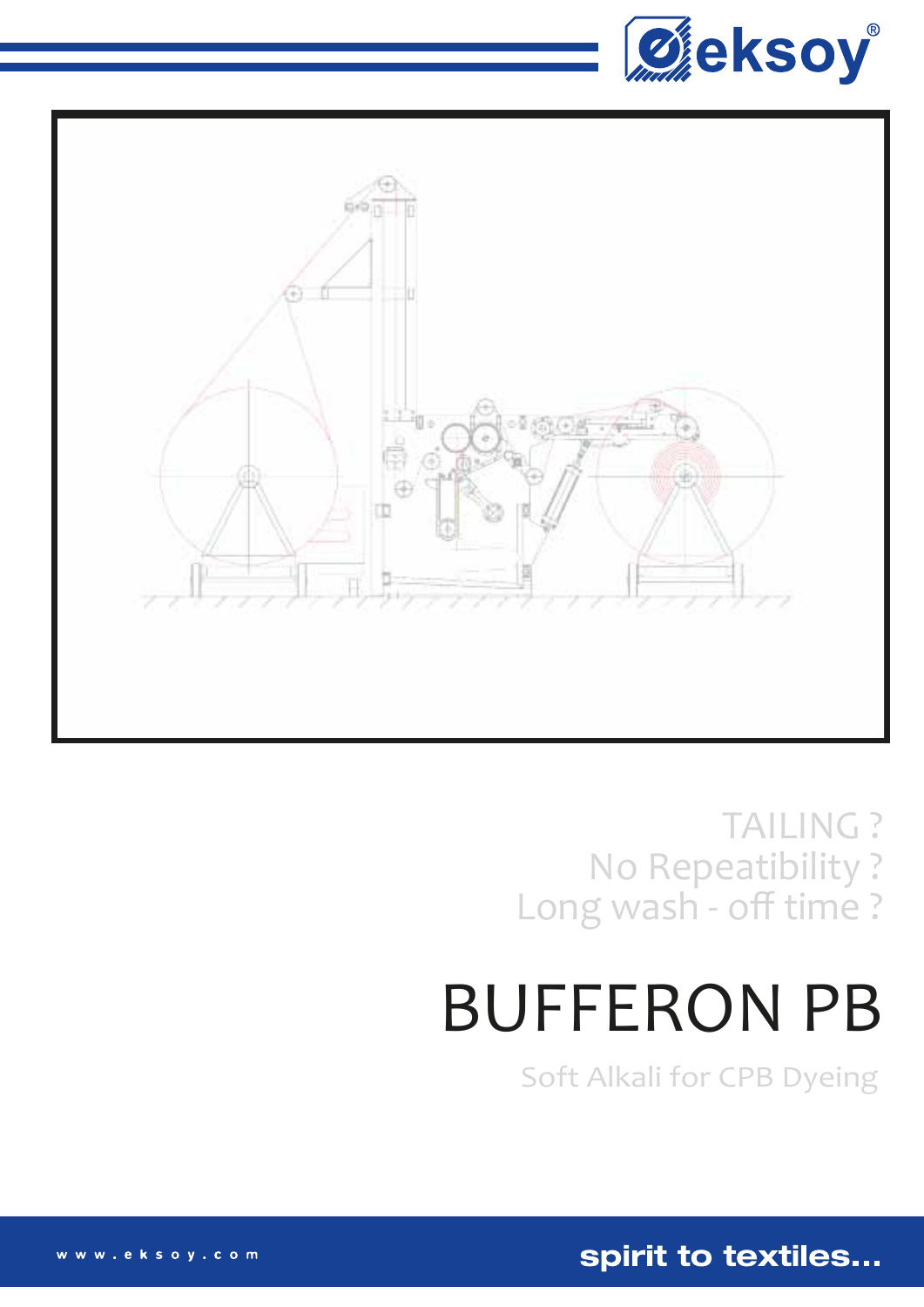

## **BUFFERON PB**

Conventional alkali fixation chemicals for CPB dyeing; Silicate / NaOH or Na2Co3 / NaOH

are very harsh, hence hydrolyzes the reactive dye very rapidly, resulting;

- Batch to batch shade variation,
- Tailing,
- Poor wash fastness properties,
- Longer wash off time,
- Poor penetration, especially in tightly woven fabric,
- Crispy touch on fabric due to silicate deposit,
- Longer cleaning time of padder, mangle.

**BUFFERON PB** is geniously designed to overcome above mentioned drawbacks.

**BUFFERON PB** is a soft alkali for best diffusion and reduced hydrolization rate, hence tailing and reproducibility is no more concern!

spirit to textiles...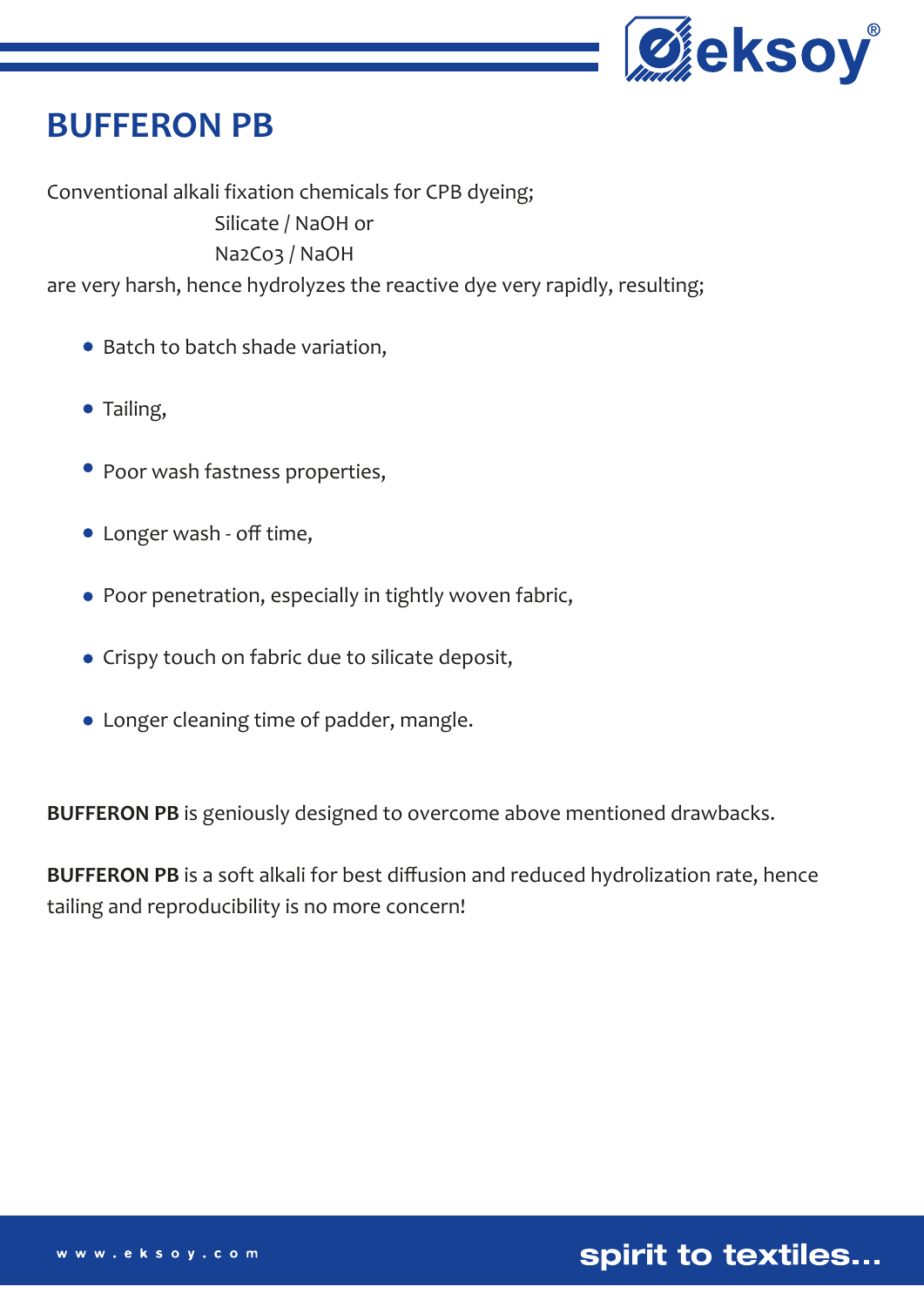

 Following graphs display alkali stability of vinyl sulphone and bifunctional dye in recipes in case of 3 different alkaline systems.



#### **1. Vinyl Sulphone Based Dyes, ( Light - Med.Shades)**

#### **2. Vinyl Sulphone Based Dyes, (Dark Shades)**



spirit to textiles...